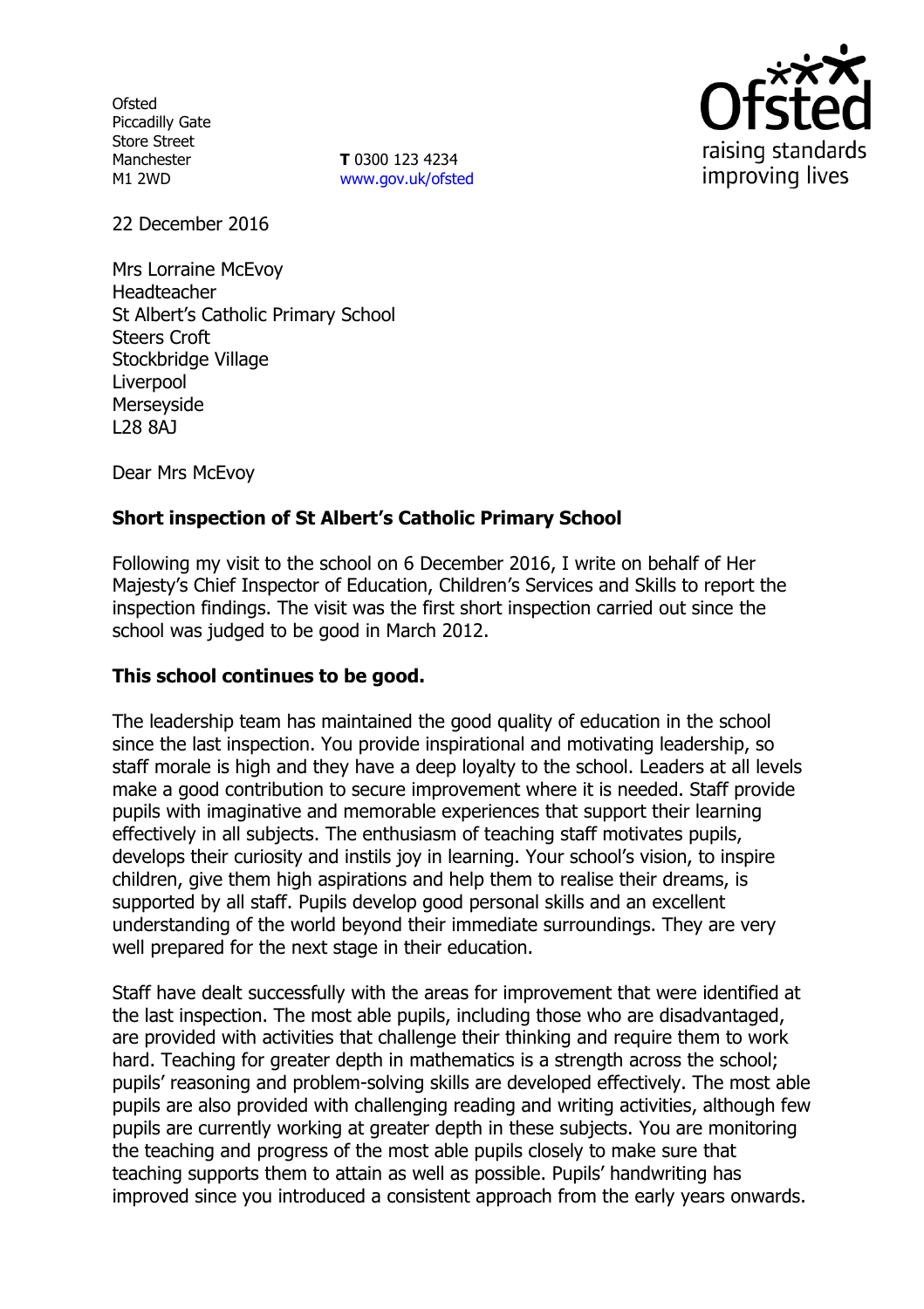

The governing body has become more effective since the last inspection when its monitoring and evaluation of the school's work was not robust enough. New governors, including the chair, have undertaken training to make sure that they are fully up to date with statutory requirements and learn from good practice. Governors have a good range of expertise and an excellent understanding of the data and strengths and weaknesses in the school's performance. They ensure that objectives set for staff and leaders are closely aligned to school improvement priorities. Leaders and governors have good capacity to continue to improve the school.

Pupils' outcomes are typically good over time. Up to 2015, pupils' attainment in the standardised assessments at the end of Year 2 and Year 6 in reading, writing and mathematics was average or above. Pupils made very good progress from their lower than usual starting points. Results in the Year 6 2016 standardised tests dipped significantly, however. The proportion of pupils who reached expected standards was well below average.

You have analysed the reasons for this dip in 2016 test results thoroughly. An unusually high proportion of this small cohort had special educational needs or joined the school late in key stage 2. A number of pupils did not do as well in the tests as their work in lessons and books suggested they should. They did not work quickly enough in the reading and mathematics tests to finish, so while they answered what they did correctly, they did not gain enough marks to reach expected standards. In writing, pupils' spelling let them down. You are taking effective action to make sure that teaching addresses the issues you have identified.

The outcomes of pupils who are currently in school are good. Children enter the school with knowledge and skills that are mostly below those typical for their age, particularly in communication, language and literacy. Children grow in confidence and learn effectively in the magical, inspiring environment in the early years. Their language and literacy skills are supported exceptionally well so they make rapid gains. The proportion of children who achieve a good level of development by the end of the Reception Year has been steadily improving and was in line with the national average in 2016. The upward trend is continuing.

The majority of pupils in the Year 2 and Year 6 classes are working at the standards expected for their age and have made at least expected progress from their starting points in reading, writing and mathematics. Teachers have a good understanding of the national curriculum expectations in each year group and are building on pupils' skills systematically in all subjects. Pupils are making more rapid progress in reading since the teaching of comprehension skills has been a focus for teacher training and has improved across the school. Pupils in Year 6 read with independence and have a range of strategies to work out meaning and extract information. The most able pupils read fluently and are given challenging texts to develop their thinking skills. Pupils who are behind in their learning are given effective support to catch up quickly.

Parents, grandparents and carers who made their views known are extremely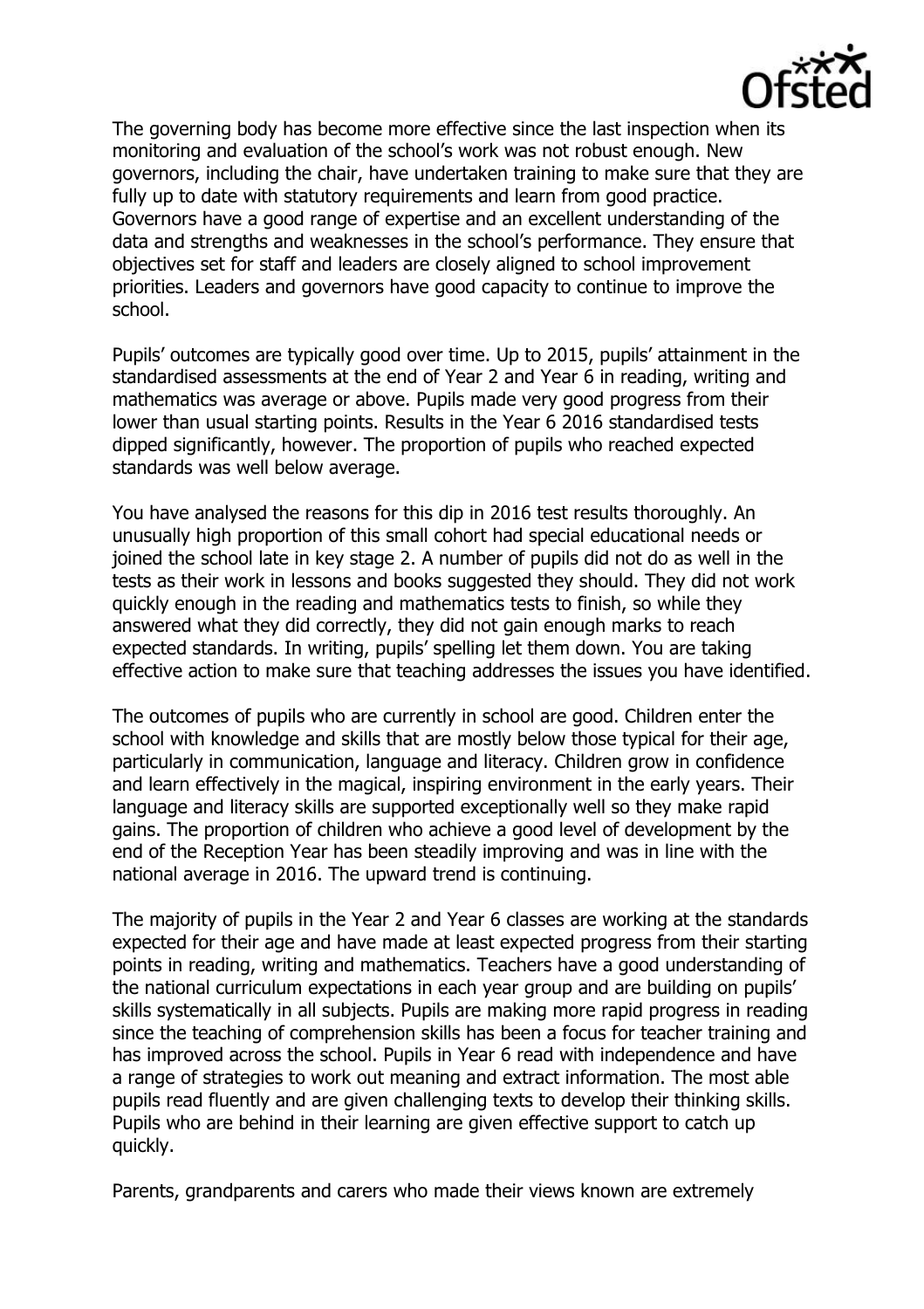

positive about the school. They are particularly praising of the support for pupils who have medical needs and those who have special educational needs and/or disabilities. 'The school has fantastic staff who work hard to create a positive and engaging environment for their pupils. Topical subjects are always highly imaginative and brilliantly engaging across the school' is typical of the comments received. The inspection endorses their positive views.

# **Safeguarding is effective.**

Ensuring that children are safe is a responsibility that all staff and governors uphold vigilantly. Policies, procedures and records are fit for purpose. Staff, governors and everyone who works with pupils are vetted thoroughly. All staff and governors have completed training that is relevant to their roles and they receive regular updates. They are knowledgeable and know what to do if they have any concerns. Vulnerable pupils and their families are supported exceptionally well. You ensure that early help is provided for families who need it and other agencies are involved to support them appropriately.

Adults provide a safe and nurturing environment so pupils feel safe, happy and well cared for in school. Pupils have a good understanding of how to keep themselves safe online, in the home and outside because they are taught about risks and potential dangers. Parents are also informed about how to minimise risk of cyber bullying. Tackling sexual exploitation is a local authority focus; staff have attended training and pupils are taught how to keep themselves safe from such harm. Pupils and parents who made their views known are confident that bullying is not an issue in school. Pupils have a good understanding of what bullying is, including, for example, using racist or homophobic language. Any incidents are dealt with instantly and sensitively. Pupils' attendance is improving over time and is currently close to the national average.

### **Inspection findings**

- Leaders and governors monitor teaching and pupils' progress rigorously and manage the performance of teachers effectively. This ensures that strengths in teaching are celebrated and any weaknesses are dealt with.
- You track pupils' progress carefully to ensure that pupils of all abilities are making at least expected progress. Effective challenge or support is provided if pupils are falling behind expectations.
- Self-evaluation is probing and accurate. Staff and governors work together to secure improvement with determination.
- You have investigated the dip in standards in 2016 thoroughly and put robust action plans in place to make sure standards improve. The school development plan is supported by astute planning to improve teaching and raise pupils' achievement in reading, writing and mathematics. Leaders are monitoring the impact of actions carefully; these actions are already having a positive impact on pupils' learning.
- Partnership working is highly effective. You are outward-looking and buy in external evaluation to provide an objective view of the school's work. Thorough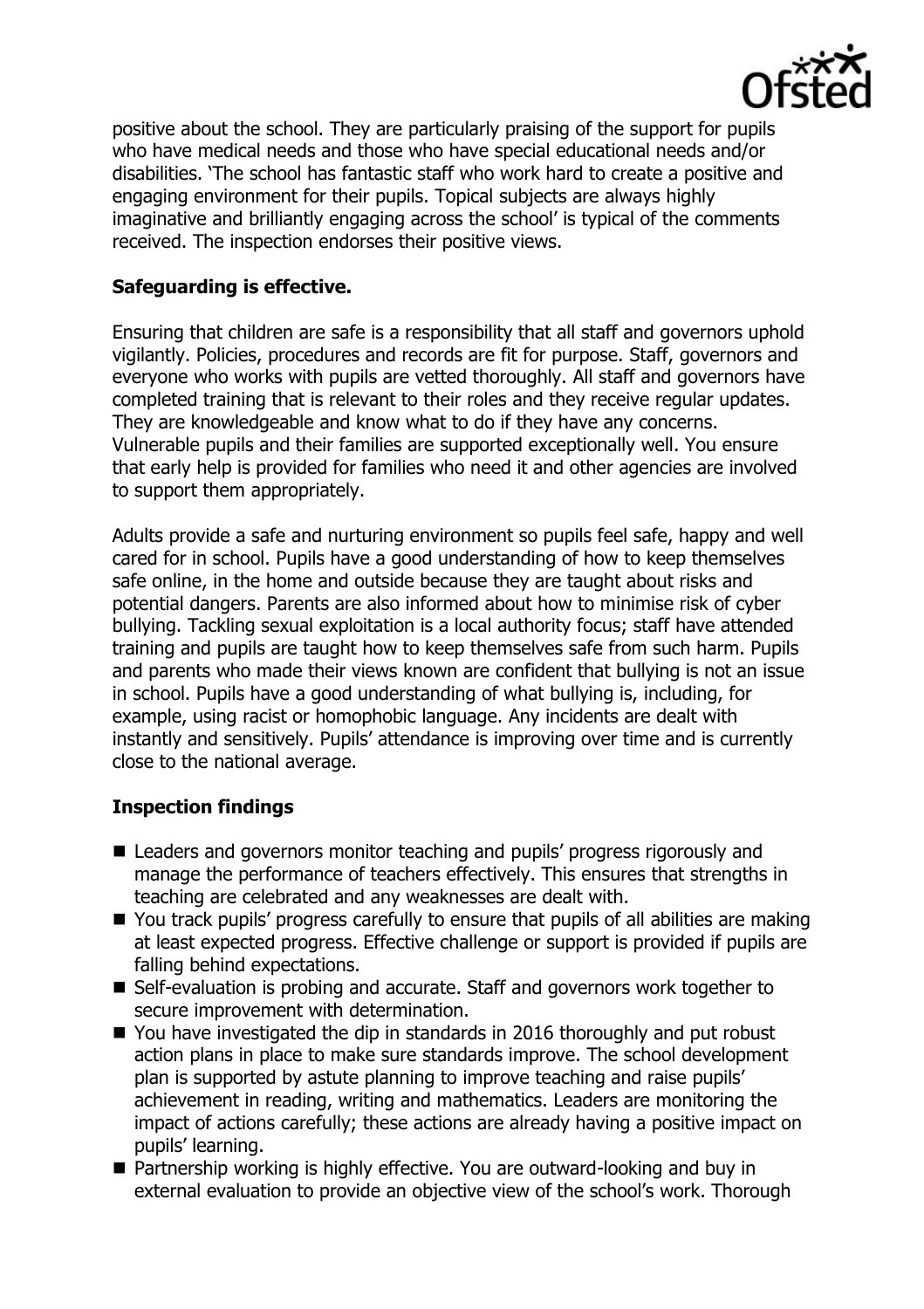

audits, for example in safeguarding procedures, and probing reports from your school improvement partner, local authority and archdiocesan advisers add to governors' knowledge and inform your planning for improvement. Your collaborative work with other schools and close partnership with St Brigid's provide further support and challenge.

- Staff at all stages of their career are encouraged to develop their skills, share good practice and lead initiatives in school. Newly qualified teachers have benefitted from high-quality mentoring, good training and opportunities to observe best practice in other schools as well as St Albert's.
- Leaders at all levels attend external courses to develop their leadership skills. They are innovative and lead improvements in their area of responsibility effectively.
- Links with secondary schools are good. Pupils transfer to a large number of different secondary schools across local authority borders and you ensure that the schools receive detailed information about pupils' learning needs. For the 2016 cohort, you have ensured that schools had full details of pupils' abilities and examples of their work, where test results did not reflect their full capability.
- The early years provision is led very successfully by a knowledgeable and enthusiastic early years specialist. The provision for two-year-olds develops children's language and social skills rapidly from an early age in a stimulating and nurturing setting.
- The enchanting environment in the Nursery and Reception areas encourages children to learn and discover. Children take great delight in experimenting and creating in the 'play pod', investigating the wildlife in the forest school area, performing on the stage and exploring the many exciting activities provided for them. Children's social, language, literacy and number skills are developed in all areas of learning so they make rapid progress in these aspects. Children are prepared well for the next stage of their learning in Year 1.
- Curriculum planning is good across key stages 1 and 2. Teachers provide pupils with rich learning experiences that develop their knowledge and skills in a broad range of subjects successfully. Pupils' learning is enriched through additional activities in the before- and after-school clubs, through forest school activities, themed weeks and visits out of school.
- Governors ensure that the pupil premium enhances the learning of disadvantaged pupils of all ability. For example, specialist speech and language support helps those with specific learning difficulties and mastery classes help the most able disadvantaged pupils to deepen their learning.
- Additional sports funding is used to good effect to broaden pupils' participation and develop teachers' ability to teach a wide range of sports and physical activities.
- Pupils' personal skills and their spiritual, moral, social and cultural understanding are developed exceptionally well in all classes. The promotion of British values is also a strength. The 'Information Stations', which take place for a short time each morning, are an interesting and highly effective approach to teaching pupils about current affairs, moral and global issues. For example, pupils in Year 5 had a lively debate about the law forbidding smoking in cars where there are children. The teacher skilfully prompted pupils to consider counter-arguments and developed their understanding of freedom of choice, rule of law and personal rights successfully.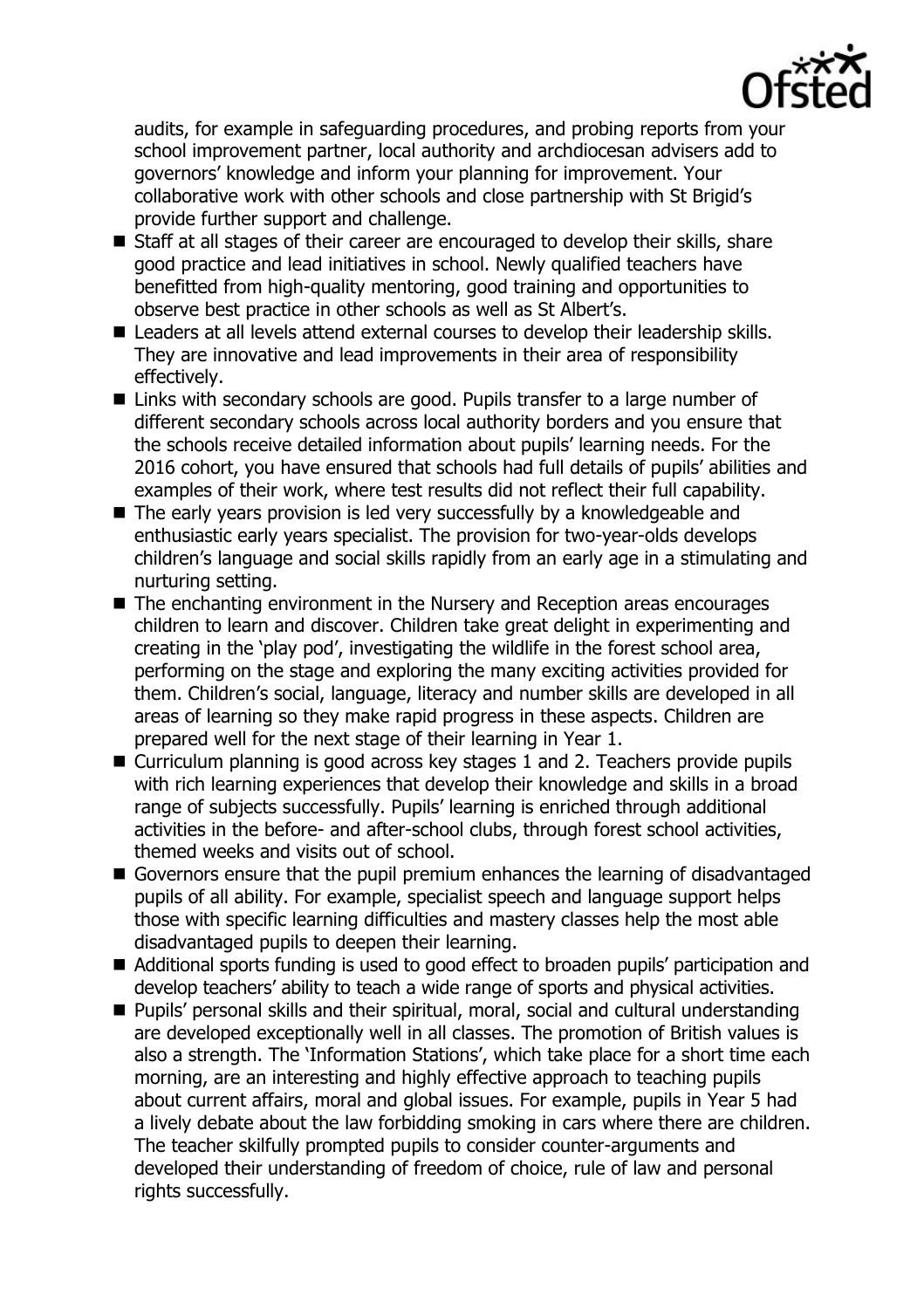

- **Pupils are keen to learn and proud of their achievements. They behave sensibly** and considerately around school and in lessons. A few pupils who have behaviour difficulties are supported well to help them manage their own behaviour and ensure that they do not disrupt the learning of others. The special educational needs leaders and learning mentor provide good support and advice where appropriate.
- The school is extremely well maintained, clean and well organised. The stimulating display around school and in classes celebrates pupils' work and achievements and supports their learning. It is clear that everyone takes great pride in their school.
- Teachers have good subject knowledge and full understanding of the demands of the national curriculum. Teachers are skilled at questioning and prompting pupils to probe their understanding and extend their learning.
- Assessment is used effectively to build on pupils' knowledge and skills. Teaching meets pupils' learning needs well and increasingly helps them to attain at the standards expected for their age.
- Teaching assistants support teaching and learning effectively. Good-quality training ensures that they develop their knowledge and skills so that they can support the learning of pupils of all abilities in class or small groups.
- $\blacksquare$  Mathematics is taught effectively. Pupils apply their knowledge, solve problems and carry out investigations enthusiastically. You are rightly checking closely that the most able pupils are challenged to achieve greater depth in their learning.
- The writing in pupils' books is of good quality and varied. However, pupils' spelling lags behind their use of grammar and punctuation and knowledge of the features of text. Some pupils are overly reliant on phonics because they have not learned alternative strategies. For example, they have not learned common word endings linked to meaning, letter combinations or patterns in spelling.
- Reading skills are taught effectively; pupils are taught to deduce meaning from texts and supported to develop a range of effective strategies.
- $\blacksquare$  The majority of pupils are able to work at the standards expected for their age. Some pupils do not consistently finish their work in the time allocated, however, because they work too slowly. This was a contributing factor in the low attainment in the 2016 tests.

# **Next steps for the school**

Leaders and those responsible for governance should ensure that:

- $\blacksquare$  pupils secure their learning at the standards expected for their age in reading, writing and mathematics in each class, so that the proportion of pupils who achieve expected standards at the end of each key stage increases
- $\blacksquare$  the most able pupils work at greater depth in reading and writing
- $\blacksquare$  pupils are taught spelling patterns, high-frequency words and spelling strategies systematically from Year 1 onwards
- pupils are helped to work at greater speed and develop strategies for understanding questions quickly.

I am copying this letter to the chair of the governing body, the director of education